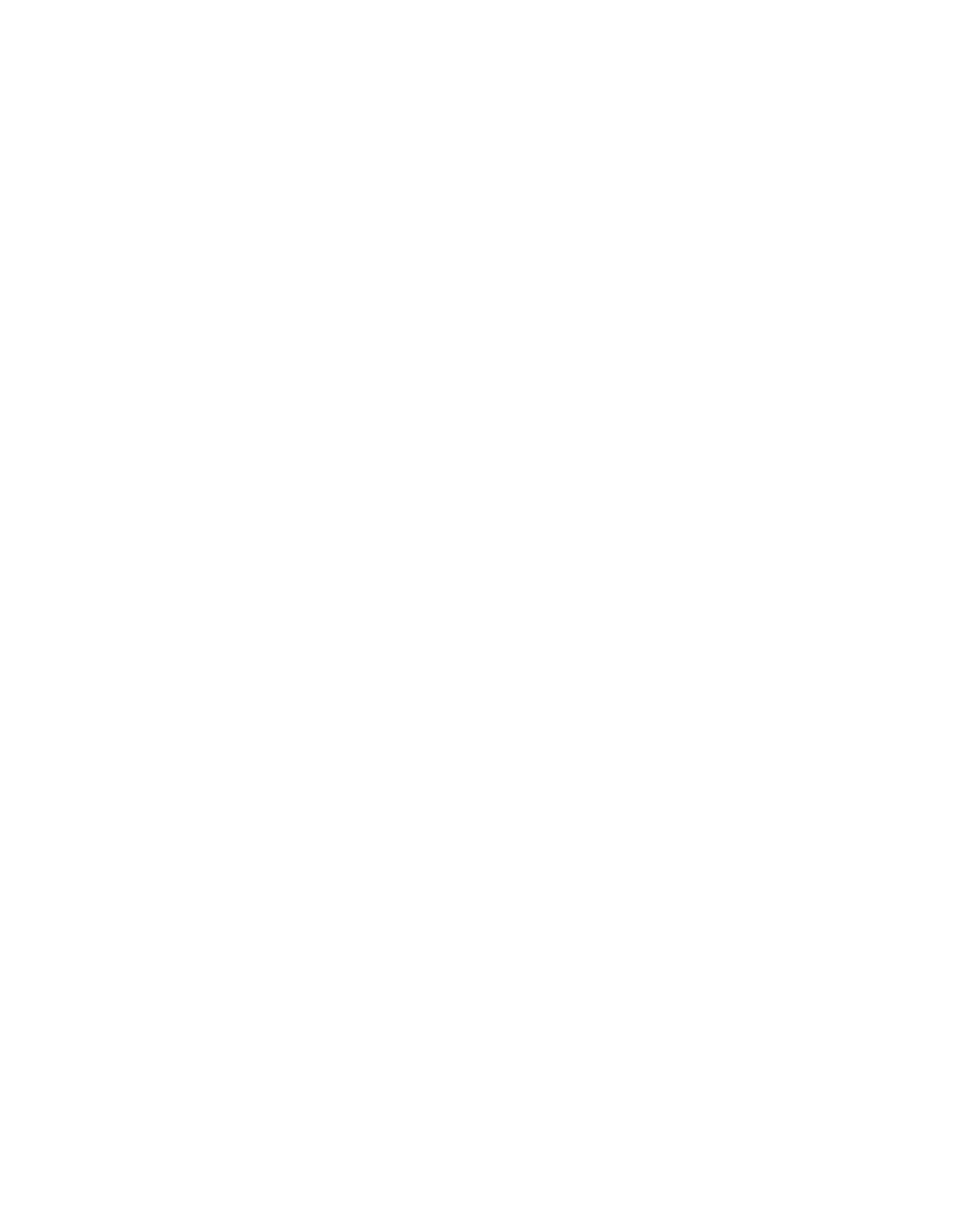#### **ORDERS OF THE DAY**

#### **ACTION CALENDAR**

#### <span id="page-2-0"></span>**CONSIDERATION POSTPONED UNTIL MARCH 22, 2022**

#### **GOVERNOR'S VETO**

#### **S. 79.**

An act relating to improving rental housing health and safety.

**Pending question (to be voted by call of the roll):** Shall the bill pass, notwithstanding the Governor's refusal to approve the bill? (Two-thirds of the members present required to override the Governor's veto.)

<span id="page-2-1"></span>(For text of the Governor's Veto Message, see Senate Journal for June 24, 2021, page 1454)

#### **UNFINISHED BUSINESS OF JANUARY 4, 2022**

#### **GOVERNOR'S VETO**

#### **S. 107.**

An act relating to confidential information concerning the initial arrest and charge of a juvenile.

**Pending question (to be voted by call of the roll):** Shall the bill pass, notwithstanding the Governor's refusal to approve the bill? (Two-thirds of the members present required to override the Governor's veto.)

The text of the Communication from His Excellency, The Governor, whereby he *vetoed* and returned unsigned **Senate Bill No. S. 107** to the Senate is as follows:

#### **Text of Communication from Governor**

"May 20, 2021

The Honorable John Bloomer, Jr. Secretary of the Senate 115 State House Montpelier, VT 05633-5401

Dear Mr. Bloomer:

Pursuant to Chapter II, Section 11 of the Vermont Constitution, I am returning S.107, *An act relating to confidential information concerning the initial arrest and charge of a juvenile*, without my signature, because of concerns with the policy to automatically raise the age of accountability for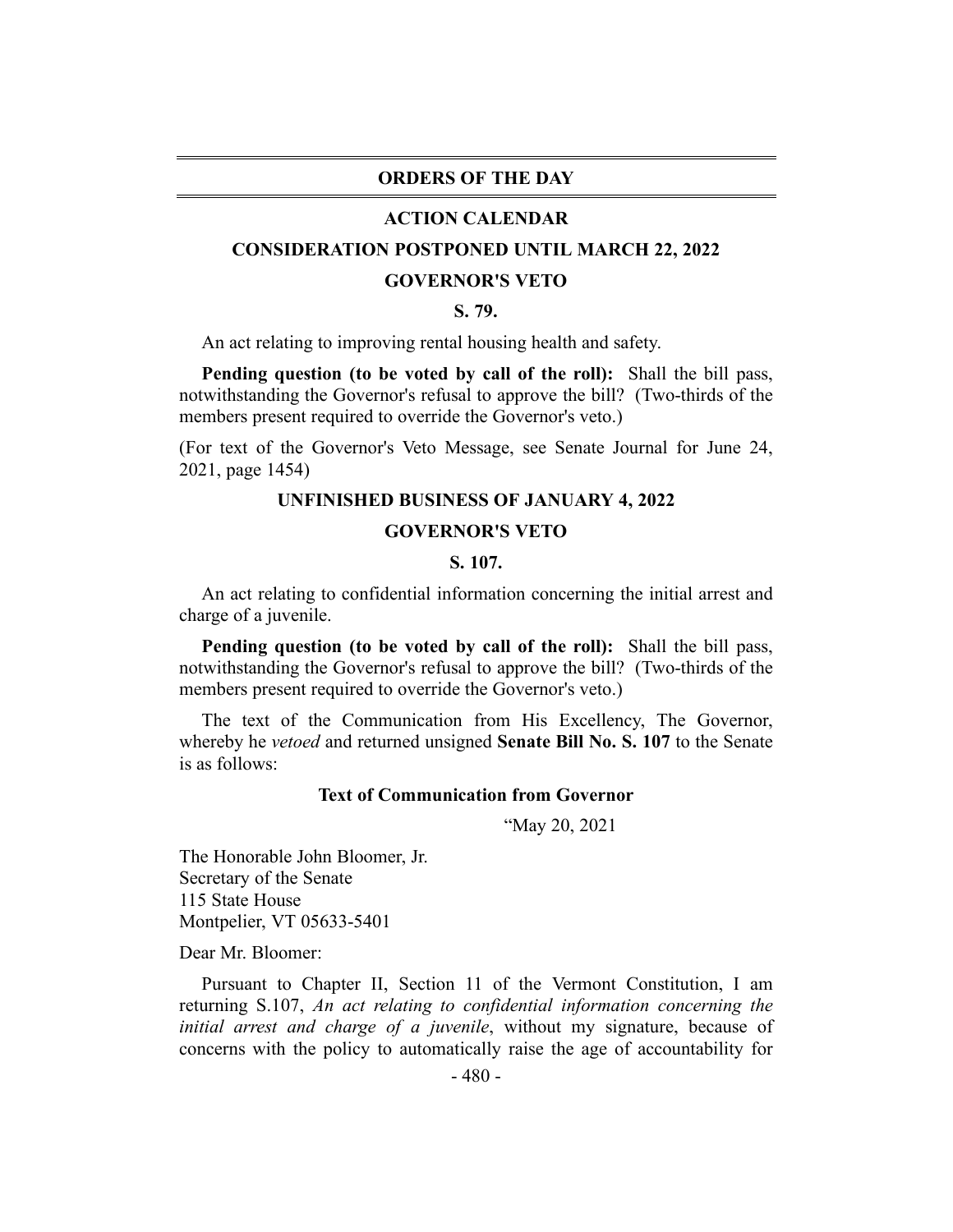crimes, and afford young adults protections meant for juveniles, without adequate tools or systems in place.

Three years ago, I signed legislation intended to give young adults who had become involved in the criminal justice system certain protections meant for juveniles. At the time, I was assured that, prior to the automatic increases in age prescribed in the bill, plans would be in place to provide access to the rehabilitation, services, housing and other supports needed to both hold these young adults accountable and help them stay out of the criminal justice system in the future.

This has not yet been the case. In addition to ongoing housing challenges, programs designed and implemented for children under 18 are often not appropriate for those over 18. Disturbingly, there are also reports of some young adults being used – and actively recruited – by older criminals, like drug traffickers, to commit crimes because of reduced risk of incarceration, potentially putting the young people we are trying to protect deeper into the criminal culture and at greater risk.

I want to be clear: I'm not blaming the Legislature or the Judiciary for these gaps. All three branches of government need to bring more focus to this issue if we are going to provide the combination of accountability, tools and services needed to ensure justice and give young offenders a second chance.

For these reasons, I believe we need to take a step back and assess Vermont's "raise the age" policy, the gaps that exist in our systems and the unintended consequences of a piecemeal approach on the health and safety of our communities, victims and the offenders we are attempting to help. I see S.107 as deepening this piecemeal approach.

I also remain concerned with the lack of clarity in S.107 regarding the disparity in the public records law between the Department of Public Safety and the Department of Motor Vehicles.

Based on the objections outlined above, I am returning this legislation without my signature pursuant to Chapter II, Section 11 of the Vermont Constitution. I believe this presents an opportunity to start a much-needed conversation about the status of our juvenile justice initiatives and make course corrections where necessary, in the interest of public safety and the young Vermonters we all agree need an opportunity to get back on the right path.

Sincerely,

/s/Philip B. Scott Governor

PBS/kp"

- 481 -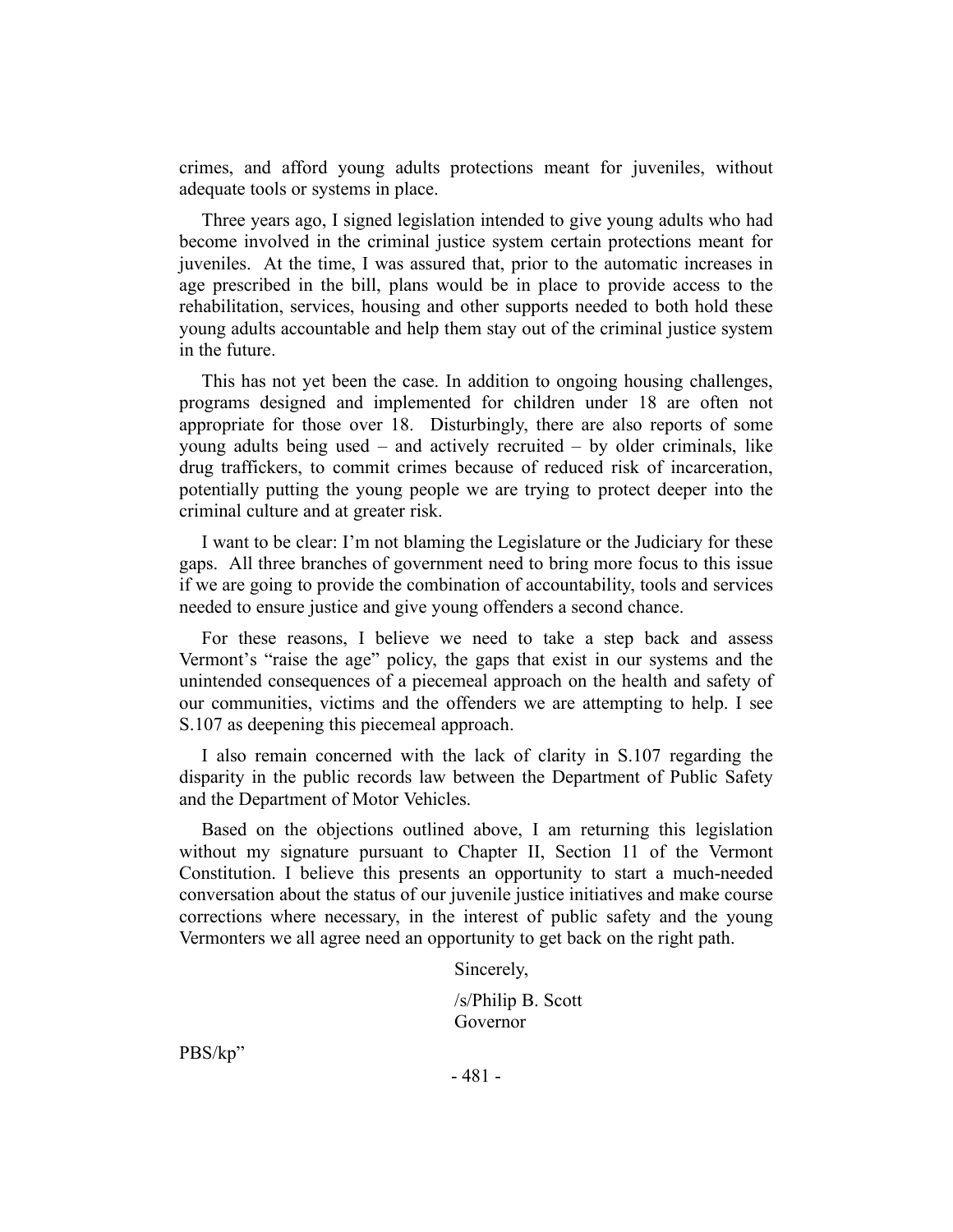#### **Text of bill as passed by Senate and House**

The text of the bill as passed by the Senate and House of Representatives is as follows:

**S.107** An act relating to confidential information concerning the initial arrest and charge of a juvenile

It is hereby enacted by the General Assembly of the State of Vermont:

\* \* \* Exemption; records of arrest or charge of a juvenile \* \* \*

Sec. 1. 1 V.S.A. § 317 is amended to read:

#### § 317. DEFINITIONS; PUBLIC AGENCY; PUBLIC RECORDS AND DOCUMENTS; EXEMPTIONS

\* \* \*

(c) The following public records are exempt from public inspection and copying:

\* \* \*

(5)(A) Records dealing with the detection and investigation of crime, but only to the extent that the production of such records:

\* \* \*

(B)(i) Notwithstanding subdivision (A) of this subdivision (5), records relating to management and direction of a law enforcement agency; records reflecting the initial arrest of a person, including any ticket, citation, or complaint issued for a traffic violation, as that term is defined in 23 V.S.A. § 2302; and records reflecting the charge of a person shall be public.

(ii) A public agency shall not release any information within a record reflecting the initial arrest or charge of a person under 19 years of age that would reveal the identity of the person. However, a public agency may disclose identifying information relating to the initial arrest of a person under 19 years of age in order to protect the health and safety of any person.

\* \* \*

\* \* \* Effective July 1, 2022 \* \* \*

Sec. 2. 1 V.S.A. § 317 is amended to read:

§ 317. DEFINITIONS; PUBLIC AGENCY; PUBLIC RECORDS AND DOCUMENTS; EXEMPTIONS

\* \* \*

- 482 -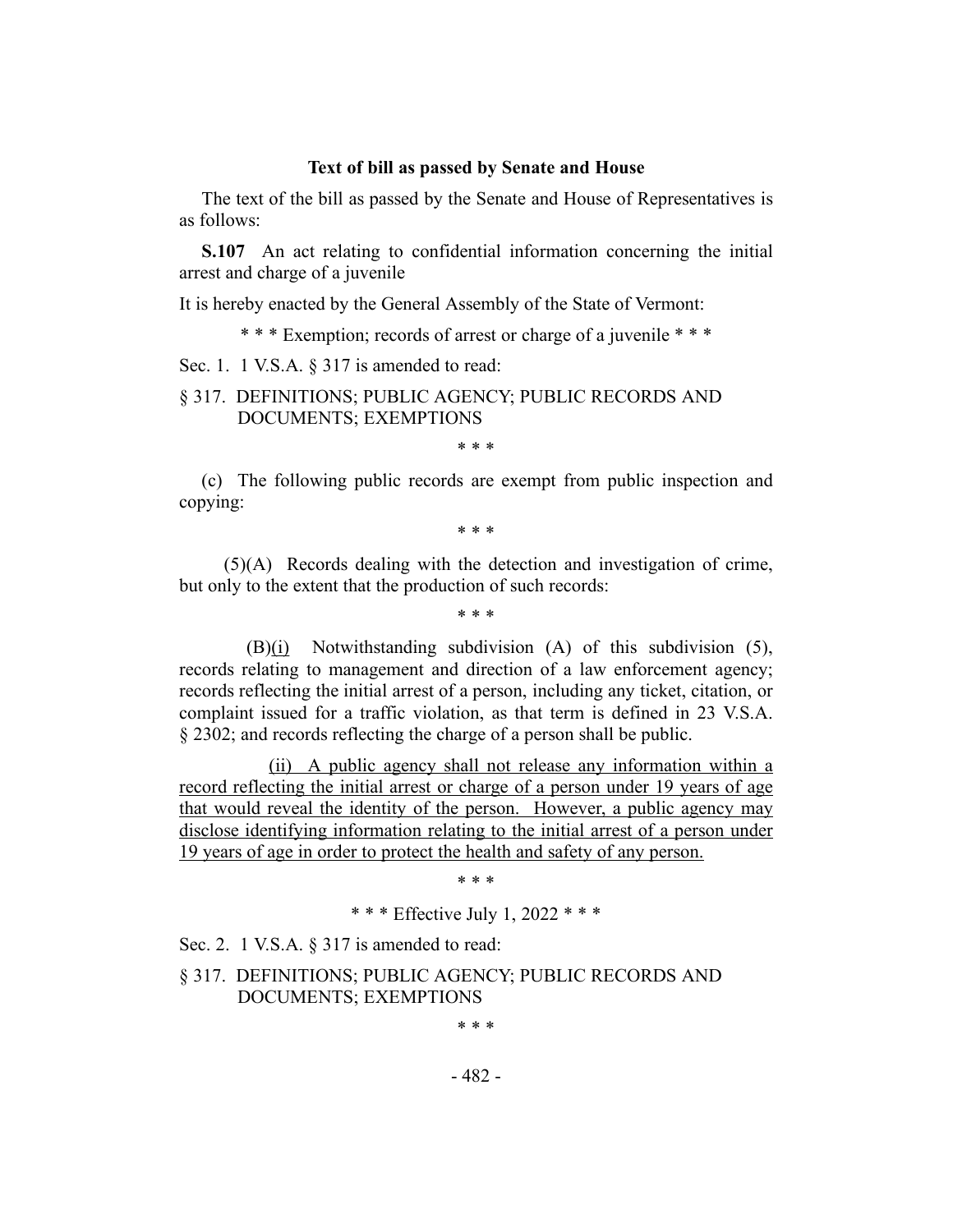(c) The following public records are exempt from public inspection and copying:

\* \* \*

(5)(A) Records dealing with the detection and investigation of crime, but only to the extent that the production of such records:

\* \* \*

(B)(i) Notwithstanding subdivision (A) of this subdivision (5), records relating to management and direction of a law enforcement agency; records reflecting the initial arrest of a person, including any ticket, citation, or complaint issued for a traffic violation, as that term is defined in 23 V.S.A. § 2302; and records reflecting the charge of a person shall be public.

(ii) A public agency shall not release any information within a record reflecting the initial arrest or charge of a person under 19 20 years of age that would reveal the identity of the person. However, a public agency may disclose identifying information relating to the initial arrest of a person under 19 20 years of age in order to protect the health and safety of any person.

#### \* \* \*

#### Sec. 3. APPLICATION OF PUBLIC RECORDS ACT EXEMPTION REVIEW

Notwithstanding 1 V.S.A. § 317(e), the Public Records Act exemption amended in Sec. 1 shall continue in effect and shall not be reviewed for repeal.

> \* \* \* Custodian of records relating to a person under court jurisdiction \* \* \*

Sec. 4. 33 V.S.A. § 5117 is amended to read:

#### § 5117. RECORDS OF JUVENILE JUDICIAL PROCEEDINGS

(a)(1) Except as otherwise provided, court and law enforcement reports and files concerning a person subject to the jurisdiction of the court shall be maintained separate from the records and files of other persons. Unless a charge of delinquency is transferred for criminal prosecution under chapter 52 of this title or the court otherwise orders in the interests of the child, such records and files shall not be open to public inspection nor their contents disclosed to the public by any person. However, upon a finding that a child is a delinquent child by reason of commission of a delinquent act which that would have been a felony if committed by an adult, the court, upon request of the victim, shall make the child's name available to the victim of the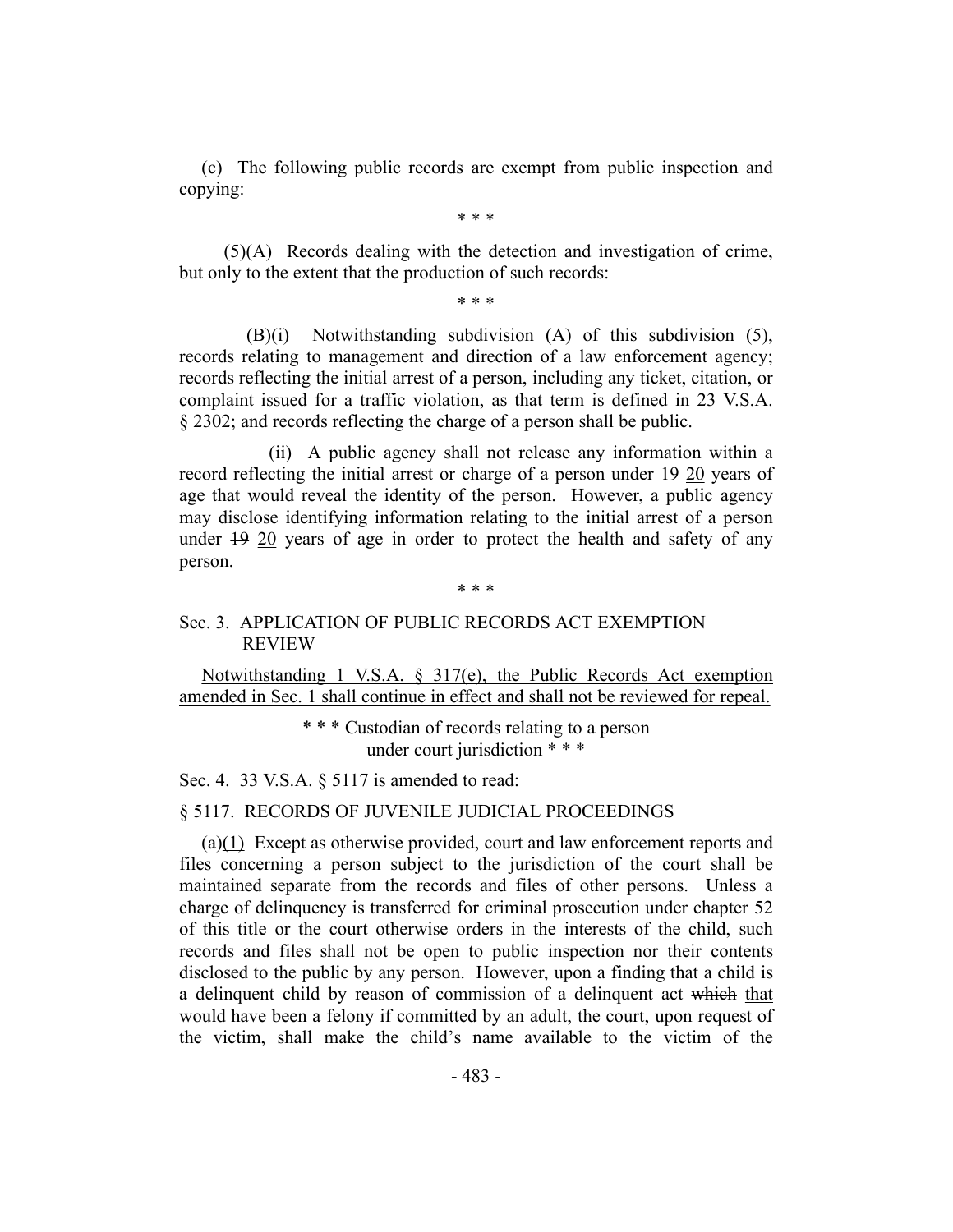delinquent act. If the victim is incompetent or deceased, the child's name shall be released, upon request, to the victim's guardian or next of kin.

(2) When a person is subject to the jurisdiction of the court, the court shall become the sole records custodian for purposes of responding to any request for court or law enforcement records concerning the person. A public agency shall direct any request for these records to the courts for response.

(3) When a person is subject to the jurisdiction of the Criminal Division of the Superior Court pursuant to chapter 52 or 52A of this title, the Criminal Division of the Superior Court shall become the sole records custodian for purposes of responding to any request for court or law enforcement records concerning the person. A public agency shall direct any request for these records to the courts for response.

\* \* \*

\* \* \* Effective Dates \* \* \*

#### Sec. 5. EFFECTIVE DATES

This act shall take effect on July 1, 2021, except that Sec. 2 (2022 amendment to 1 V.S.A.  $\S 317(c)(5)(B)(ii)$  (public records; exemptions; records relating to the initial arrest and charge of a person)) shall take effect on July 1, 2022.

#### **NEW BUSINESS**

#### **Second Reading**

#### **Favorable with Recommendation of Amendment**

#### **S. 175.**

<span id="page-6-0"></span>An act relating to confidential information concerning the initial arrest and charge of a child.

#### **Reported favorably with recommendation of amendment by Senator White for the Committee on Government Operations.**

The Committee recommends that the bill be amended as follows:

By striking out Sec. 1, 1 V.S.A. § 317, in its entirety and inserting in lieu thereof a new Sec. 1 to read as follows:

Sec. 1. 1 V.S.A. § 317 is amended to read:

§ 317. DEFINITIONS; PUBLIC AGENCY; PUBLIC RECORDS AND DOCUMENTS; EXEMPTIONS

\* \* \*

- 484 -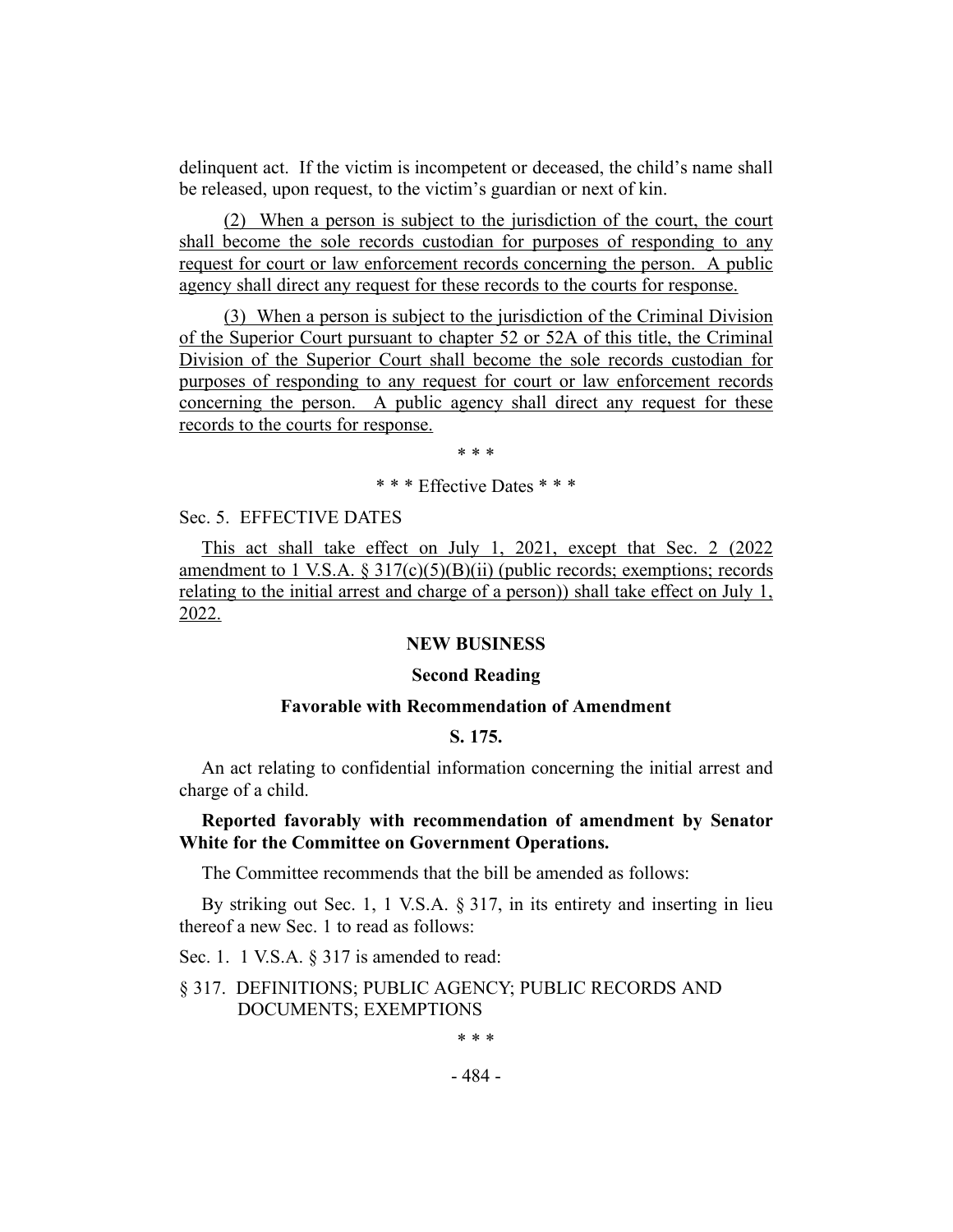(c) The following public records are exempt from public inspection and copying:

\* \* \*

(5)(A) Records dealing with the detection and investigation of crime, but only to the extent that the production of such records:

\* \* \*

(B)(i) Notwithstanding subdivision (A) of this subdivision (5), records relating to management and direction of a law enforcement agency; records reflecting the initial arrest of a person, including any ticket, citation, or complaint issued for a traffic violation, as that term is defined in 23 V.S.A. § 2302; and records reflecting the charge of a person shall be public.

(ii) A public agency shall not release any information within a record reflecting the initial arrest or charge of a person who is younger than the age identified in 33 V.S.A. § 5201(d) that would reveal the identity of the person. However, a public agency may disclose information that would reveal the identity of the person in order to protect the health and safety of any person.

\* \* \*

<span id="page-7-0"></span>(Committee vote: 5-0-0)

#### **S. 265.**

An act relating to expanding criminal threatening to include threats to third persons.

#### **Reported favorably with recommendation of amendment by Senator Sears for the Committee on Judiciary.**

The Committee recommends that the bill be amended by striking out all after the enacting clause and inserting in lieu thereof the following:

Sec. 1. 13 V.S.A. § 1702 is amended to read:

#### § 1702. CRIMINAL THREATENING

(a) A person shall not by words or conduct knowingly:

(1) threaten another person or a group of particular persons; and

(2) as a result of the threat, place the other person in reasonable apprehension of death or serious bodily injury to the other person, a person in the group of particular persons, or any other person.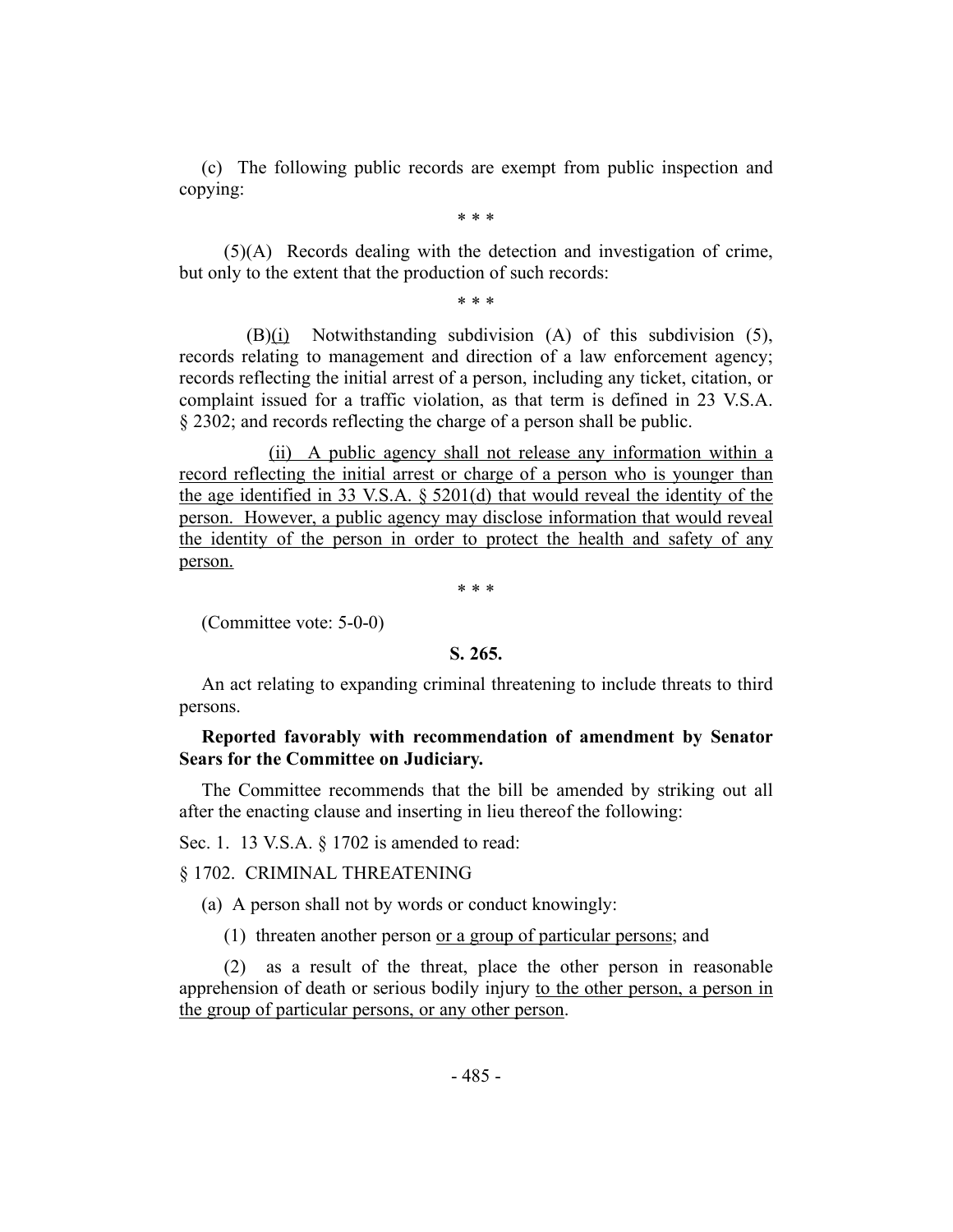(b) A person who violates subsection (a) of this section shall be imprisoned not more than one year or fined not more than \$1,000.00, or both.

(c) A person who violates subsection (a) of this section with the intent to prevent another person from reporting to the Department for Children and Families the suspected abuse or neglect of a child shall be imprisoned not more than two years or fined not more than \$1,000.00 \$2,000.00, or both.

(d) A person who violates subsection (a) of this section by making a threat that places any person in reasonable apprehension that death or serious bodily injury will occur at a public or private school; postsecondary education institution; place of worship; polling place during election activities; the Vermont State House; or any federal, State, or municipal building shall be imprisoned not more than two years or fined not more than \$2,000.00, or both.

(e) A person who violates subsection (a) of this section with the intent to terrify, intimidate, or unlawfully influence a person to prevent that person from complying with State laws or rules, State court or administrative orders, or State executive orders shall be imprisoned not more than two years or fined not more than \$2,000.00, or both.

(f) As used in this section:

(1) "Serious bodily injury" shall have has the same meaning as in section 1021 of this title.

(2) "Threat" and "threaten" shall do not include constitutionally protected activity.

(3) "Candidate" has the same meaning as in 17 V.S.A. § 2103.

(4) "Election official" has the same meaning as in 17 V.S.A. § 2455.

(5) "Public employee" means a classified employee within the Legislative, Executive, or Judicial Branch of the State and any of its political subdivisions and any employee within a county or local government and any of the county's or local government's political subdivisions.

(6) "Public servant" has the same meaning as in 17 V.S.A. § 2103.

(7) "Polling place" has the same meaning as in 17 V.S.A. chapter 51, subchapter 4.

 $(e)(g)$  Any person charged under this section who is under 18 years of age meets the definition of "child" pursuant to 33 V.S.A. § 5102(2)(C) and is an age enumerated in 33 V.S.A.  $\S$  5103(c)(2) shall be adjudicated as a juvenile delinquent subject to a juvenile proceeding.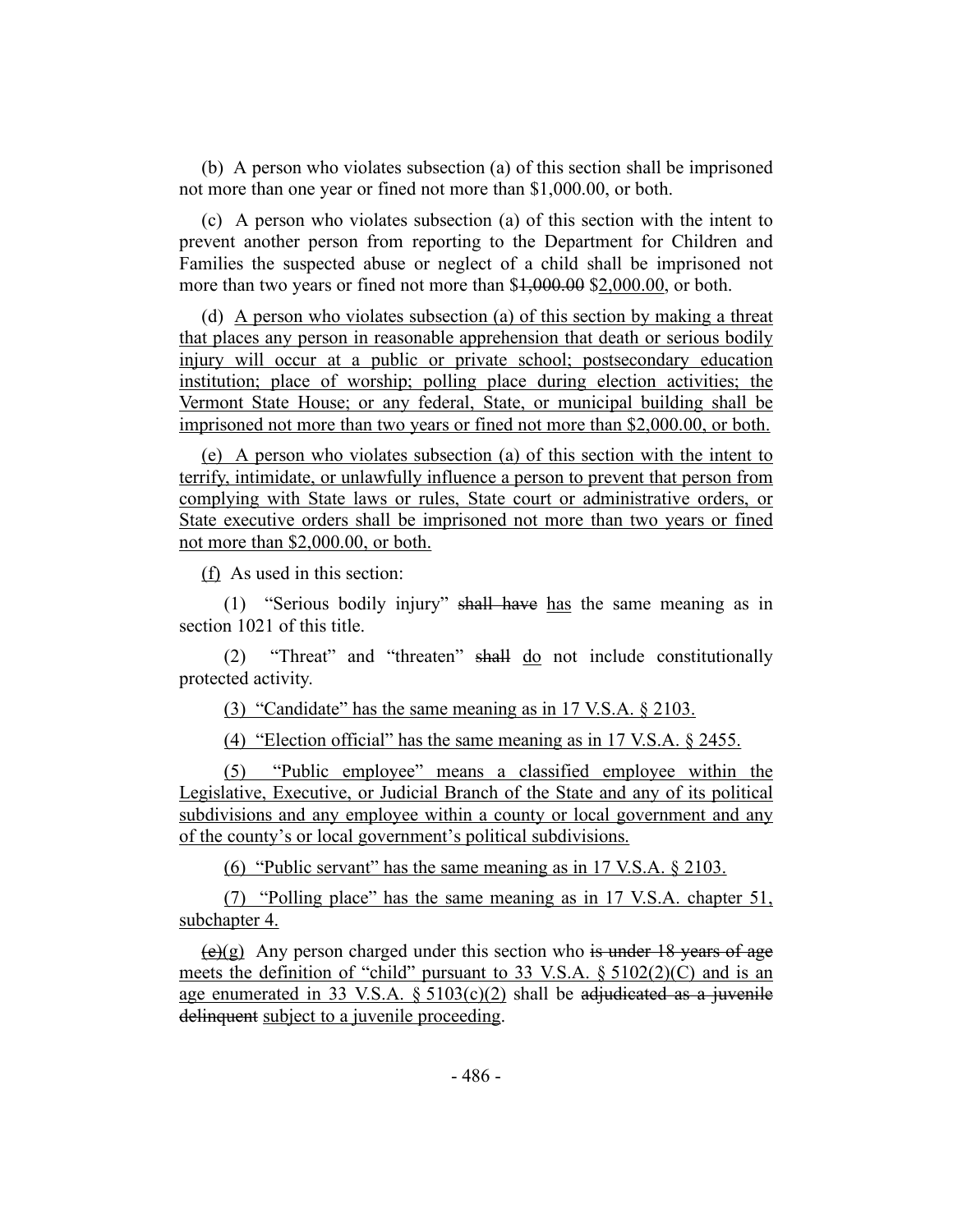$(f)(h)$  It shall be an affirmative defense to a charge under this section that the person did not have the ability to carry out the threat. The burden shall be on the defendant to prove the affirmative defense by a preponderance of the evidence. A person who violates subsection (a) of this section with the intent to terrify, intimidate, or unlawfully influence the conduct of a candidate for public office, public servant, election official, or public employee in any decision, opinion, recommendation, vote, or other exercise of discretion taken in capacity as a candidate for public office, public servant, election official, or public employee, or with the intent to retaliate against a candidate for public office, public servant, election official, or public employee for any previous action taken in capacity as a candidate for public office, public servant, election official, or public employee, shall be imprisoned not more than two years or fined not more than \$2,000.00, or both.

Sec. 2. EFFECTIVE DATE

This act shall take effect on passage.

(Committee vote: 4-1-0)

#### **CONCURRENT RESOLUTIONS FOR NOTICE**

#### **Concurrent Resolutions For Notice Under Joint Rule 16**

The following joint concurrent resolutions have been introduced for approval by the Senate and House. They will be adopted by the Senate unless a Senator requests floor consideration before the end of the session of the next legislative day. Requests for floor consideration should be communicated to the Secretary's Office.

<span id="page-9-0"></span>**S.C.R. 15 - 16** (For text of Resolutions, see Addendum to Senate Calendar for February 17, 2022)

<span id="page-9-1"></span>**H.C.R. 104 - 105** (For text of Resolutions, see Addendum to House Calendar for February 17, 2022)

#### **PUBLIC HEARINGS**

**February 24, 2022** - 6:30 p.m. - Testimony via Zoom - Re: Judicial Retention of Superior Court Judges: Thomas Durkin, David Fenster, Kerry Ann McDonald-Cady, Robert Mello, John Pacht and Helen Toor - Members of the public who would like to testify regarding any of these judges may sign up by emailing pdelaney@leg.state.vt.us - Joint Committee on Judicial Retention.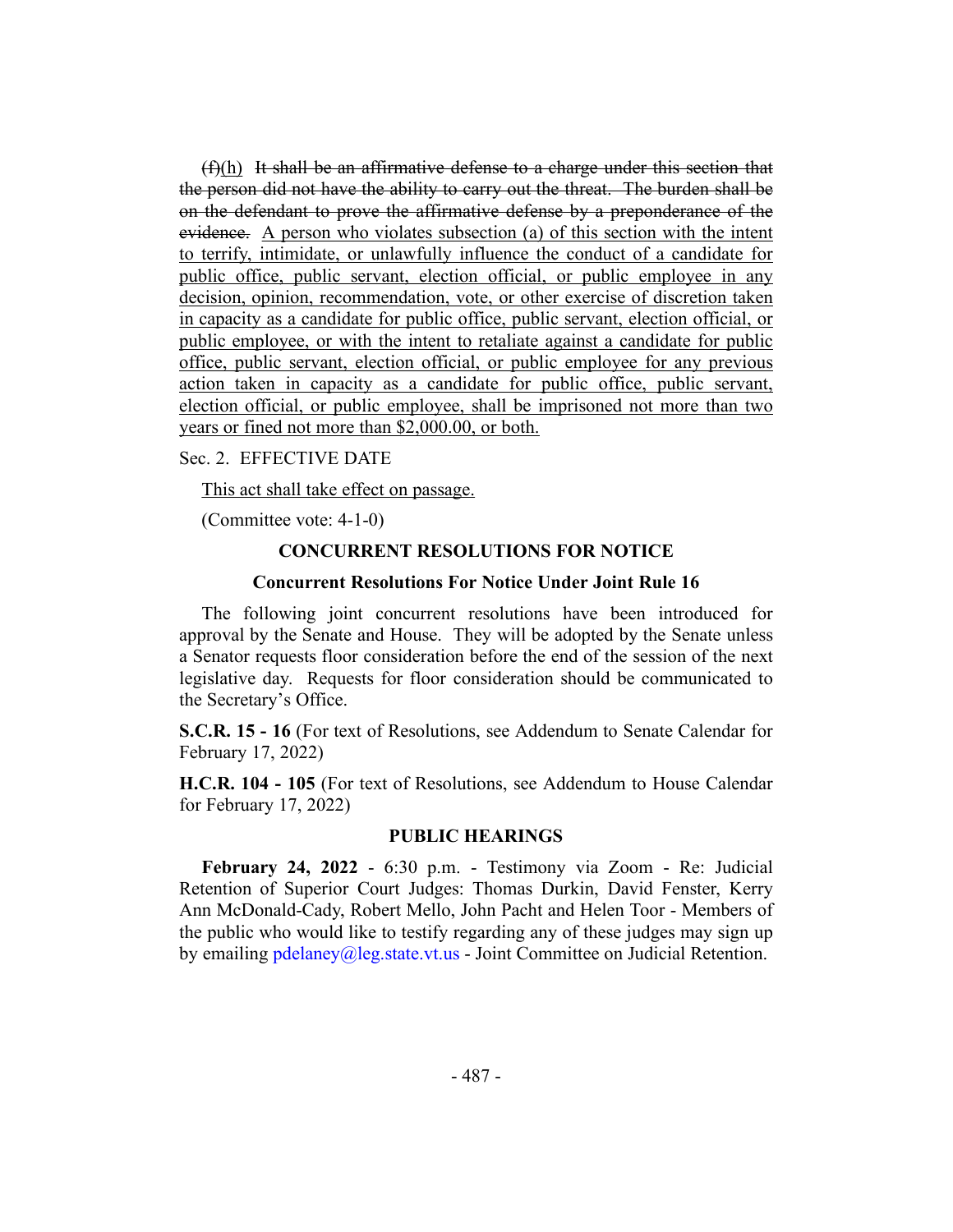#### **NOTICE OF JOINT ASSEMBLY**

**Thursday, February 17, 2022 - 10:30 A.M.** - Election of two (2) trustees for the Vermont State Colleges Corporation.

The following rules shall apply to the conduct of these elections:

First: All nominations for these offices will be presented in alphabetical order prior to voting.

Second: There will be only one nominating speech of not more than three (3) minutes and not more than two seconding speeches of not more than one (1) minute each for each nominee.

#### **JFO NOTICE**

Grants and Positions that have been submitted to the Joint Fiscal Committee by the Administration, under 32 V.S.A. §5(b)(3):

**JFO #3086** – \$925,840 to the VT Agency of Education from the U.S. Department of Agriculture Food and Nutrition Services. The grant will be used to fund two projects: Phase II of a current IT systems upgrade to improve interconnectivity and data transfer functionalities of the system; and a pilot of the Ed-Fi data model to explore improvements for data transfers between local education agencies, child nutrition programs and other state agencies. Edfi is a national data standard in education. Please see this link for more information on the data system: https://www.ed-fi.org/.

*[Received January 4, 2022]*

**JFO #3087** – \$663,538 to the VT Department of Financial Regulation from the Centers for Medicare and Medicaid Services. Funds will be used to analyze Vermont's current health insurance options to ensure coverage is accessible to all Vermonters, and to develop an action plan if necessary. Includes one (1) limited-service position, Grant Manager and Health Policy Analyst, funded through 9/14/2023.

*[NOTE: The Department of Financial Regulation signed an RFP with an actuarial firm to start looking at the benchmark in September 2021. The work being performed now is planned on being paid for with grant funds.]*

*[Received February 10, 2022]*